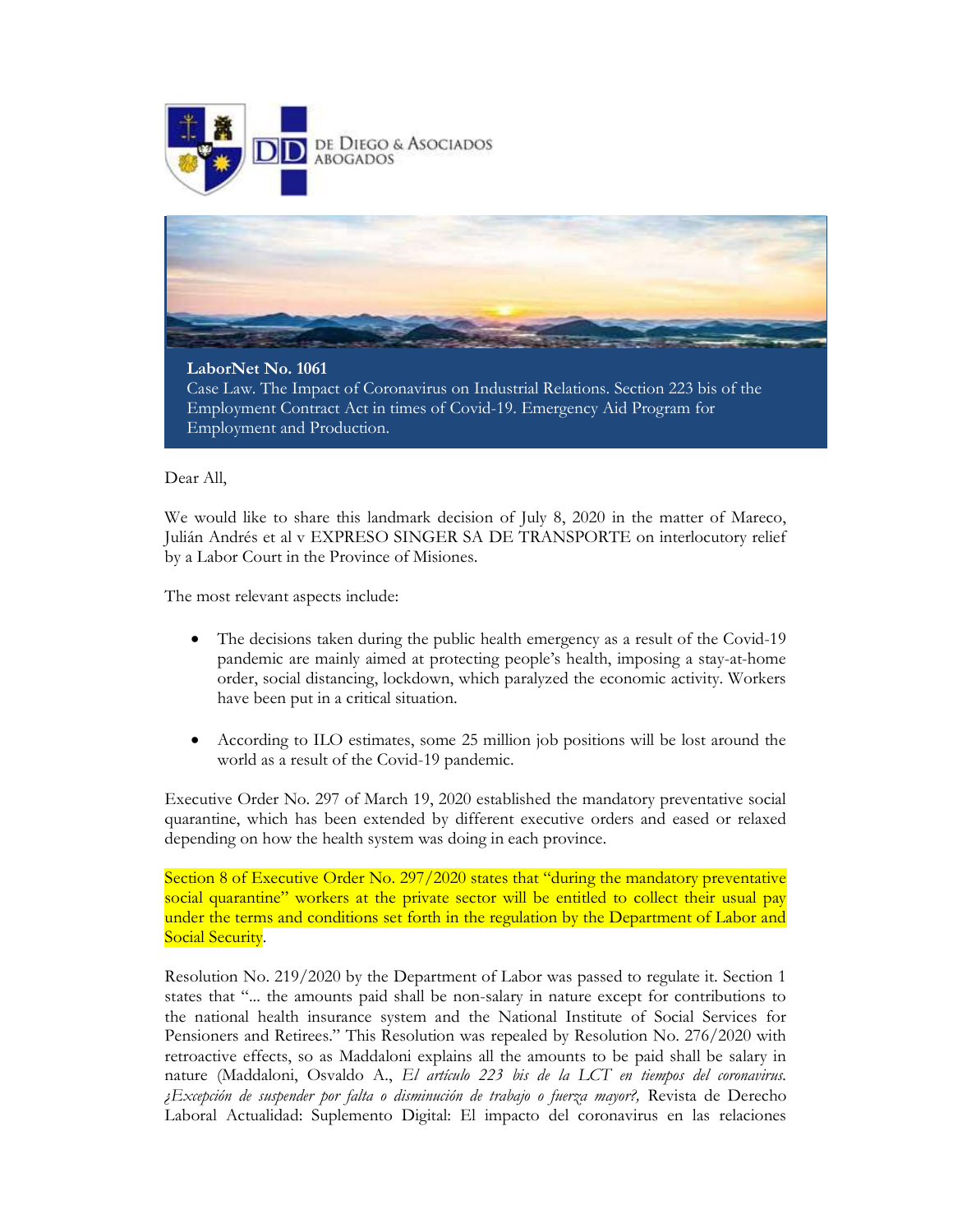laborales, 1st Revised Edition, Rubinzal Culzoni, Santa Fe, Dossier No 4, May 2020, RC D 1656/2020).

Executive Order No. 332/2020, as amended, created the Emergency Aid Program for Employment and Production (ATP, for its acronym in Spanish), offering the following benefits: a) Extended deadline or reduction of up to 95% of employers' contributions to the Argentine Integrated Pension System; b) Supplemental Wage: allowance paid by the National State to workers under employment relationship at the private sector, c) Zerointerest rate loan for persons who have joined the Simplified Scheme for Small Taxpayers and for the self-employed under the conditions set out by the Chief of Staff Office and the Central Bank of Argentina, within the scope of their jurisdiction, with 100% subsidy for the total financial cost; d) Integral Unemployment Benefit System: eligible workers under Acts No. 24013 and 25371 will get an unemployment benefit.

## The Supplemental Wage is paid by ANSeS, amounts to 50% of workers' net salary in February 2020, and cannot be below one month's minimum wage or above two months' minimum wages or the total net salary for February 2020.

The Supplemental Wage is considered payment on account of wages or allowances payable in money under Section 223 bis of the Employment Contract Act No. 20744 (consolidated text 1976), as amended. This has been regulated by Resolutions No. 408/2020 and 558/2020 establishing that if employers pay wages and the abovementioned allowance in excess of the amount workers should have received, the payments in excess may be considered payment on account of wages for the following month.

Executive Order No. 329/2020 stipulated for the ban on work suspension due to force majeure or a lack of work or reduction in operations for a 60-day period, which was then extended by Executive Order No. 487/2020. Section 3 excluded "suspensions under Section 223 bis of the Employment Contract Act" from such prohibition.

On April 27, 2020 the Workers' General Confederation (CGT, for its acronym in Spanish) and the Argentine Industrial Union (UIA, for its acronym in Spanish) reached a framework agreement for suspensions under Section 223bis. Workers who cannot render services regularly shall be suspended with pay, and employers shall pay them a non-salary amount that cannot be below 75% of their net salary. This amount shall pay contributions under Acts No. 23660 and 23661 and union dues. Any agreement meeting these conditions or containing more favorable terms for workers shall be automatically approved by the enforcement authority. Otherwise, admissibility needs to be assessed. In turn, in the case of supplemental wage under Section 8 of Executive Order No. 376/20, ANSeS pays a portion –never below minimum wage- as a part of the abovementioned benefit, and employers must pay the remaining amount to reach the total.

As a result of this agreement, the Department of Labor issued Resolution No. 397/2020, as extended by Resolution No. 475/2020, establishing that joint requests made by unions with legal status and companies seeking to impose suspensions under Section 223 bis of the Employment Contract Act, in full accordance with the abovementioned framework agreement, submitting a list of the staff involved, shall be approved after the Enforcement Authority controls legality. The same criterion will apply to those cases where the agreement is more favorable to workers (Section 1). If the request is filed by a company under the same conditions, notice will be served to the union, and if within three days of submission there is no objection, it will be deemed to be accepted and therefore approved.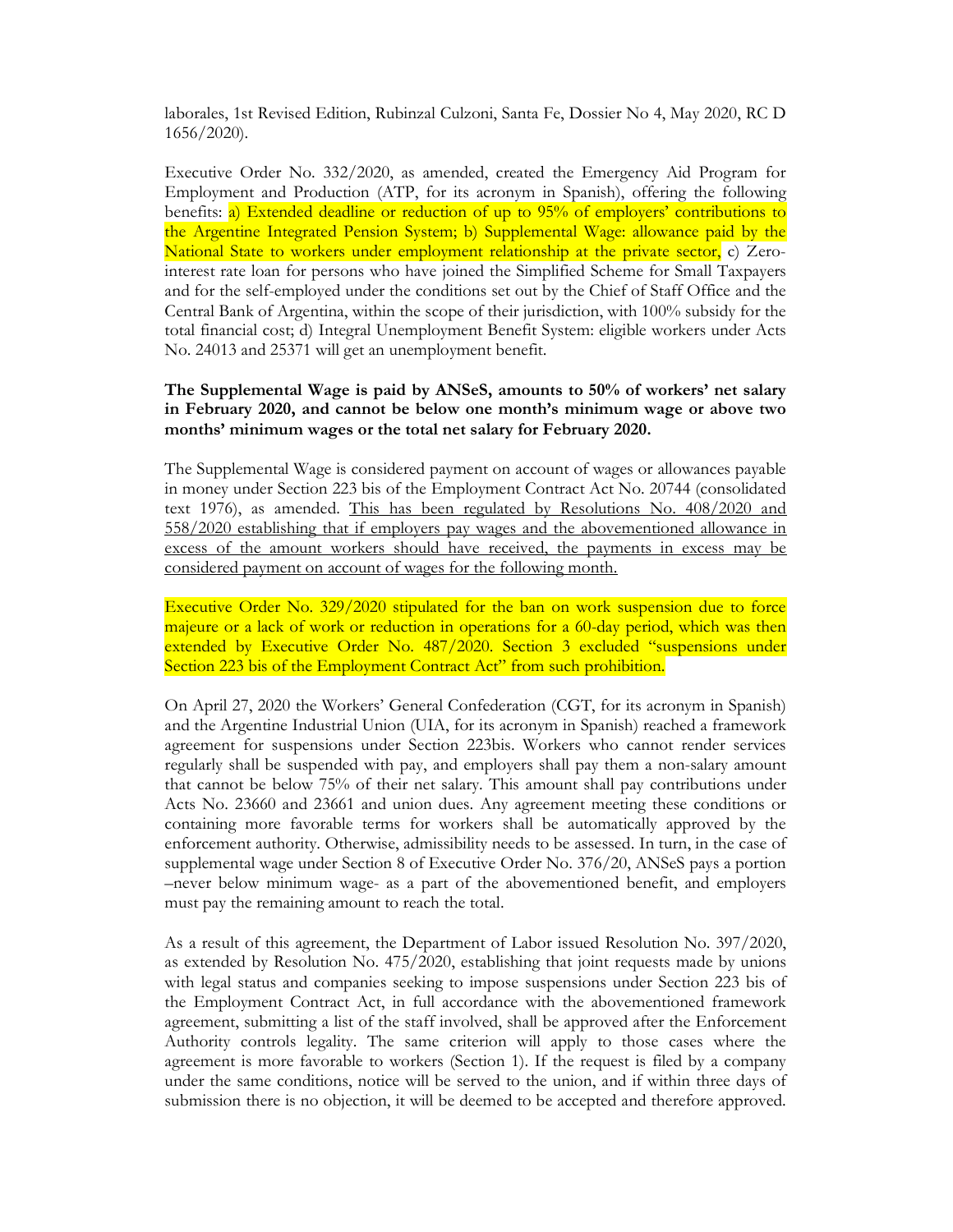Objection means that negotiations will begin (Section 2). If the request does not fully meet the terms of the framework agreement, its terms will be subject to control by the Enforcement Authority. Executive Order No. 529/2020 excluded the maximum terms under the Employment Contract Act, which may be extended during lockdown.

Non-salary allowances shall pay contributions under Act No. 23660 (Social Health Care Scheme) and Act No. 23662 (Health Insurance System) in their entirety as well as the statutory union dues.

When in times of crisis employers opt for work suspension under Section 223 bis of the Employment Contract Act, they extend the suspension period under Sections 220 and 221 of the Employment Contract, whereby workers individually or their unions agree not to work during suspension for financial reasons under Section 219 of the Employment Contract Act, even when employers at their discretion pay a certain amount of money to partially compensate for wages during such period. The requirement for agreement validity is the approval by administrative authority. So unless any fraudulent maneuver is duly proven, workers are not entitled to file any eventual claim seeking any difference between the amount earned and the salary they should have collected during suspension.

Considering this agreement is a contract in nature, it is very important to observe the principles of good faith, collaboration and solidarity (Sections 62, 63 and 78 of the Employment Contract Act) and public order for labor and employment matters (Sections 959, 1061 and related provisions of the Civil and Commercial Code of Argentina; Section 12 of the Employment Contract Act). Therefore, those collective agreements that have been reached without the individual consent of the workers involved are deemed to be null and void... Those workers who take part directly in the agreement are notified upon execution and signature. For those who have not been directly involved, even though the agreement is approved, they must be served notice explicitly in accordance with Section 218 of the Employment Contract Act through a registered letter, notarial certificate or written communication preferably containing the number of Ministerial Resolution.

Even though unions bargain and reach many agreements of this kind, in order to represent workers –in accordance with Section 22 of Executive Order 467/88 regulating the Act on Unions [Ley de Asociaciones Sindicales] they must have workers' consent to individual representation in writing.

In the letters, workers deny having given their consent and what's more, they deny having been notified of the agreement. As the validity requirements for the agreement have not been duly met in accordance with Sections 223 bis and 218 of the Employment Contract Act, it cannot be enforced. It is worth mentioning at this point that wages are fully protected under emergency laws, namely Emergency Executive Order No. 297/2020, as amended, Resolutions 207/2020, 219/2020 and 279/2020.

In this scenario, Orsini points out that from a strictly theoretical perspective the emergency stay-at-home mandate undoubtedly suggests that during mandatory lockdown there are contracts with forbidden subject matters (Section 40 of the Employment Contract Act) because the law or regulations (Emergency Executive Order 297/2020, as amended; Resolution 207/2020 and 279/2020 by the Department of Labor) forbid to employ certain people (older adults over 60, pregnant women, people with certain underlying health conditions, workers with school-age children) or perform certain activities (those that are not "essential" under Section 6 of the Emergency Executive Order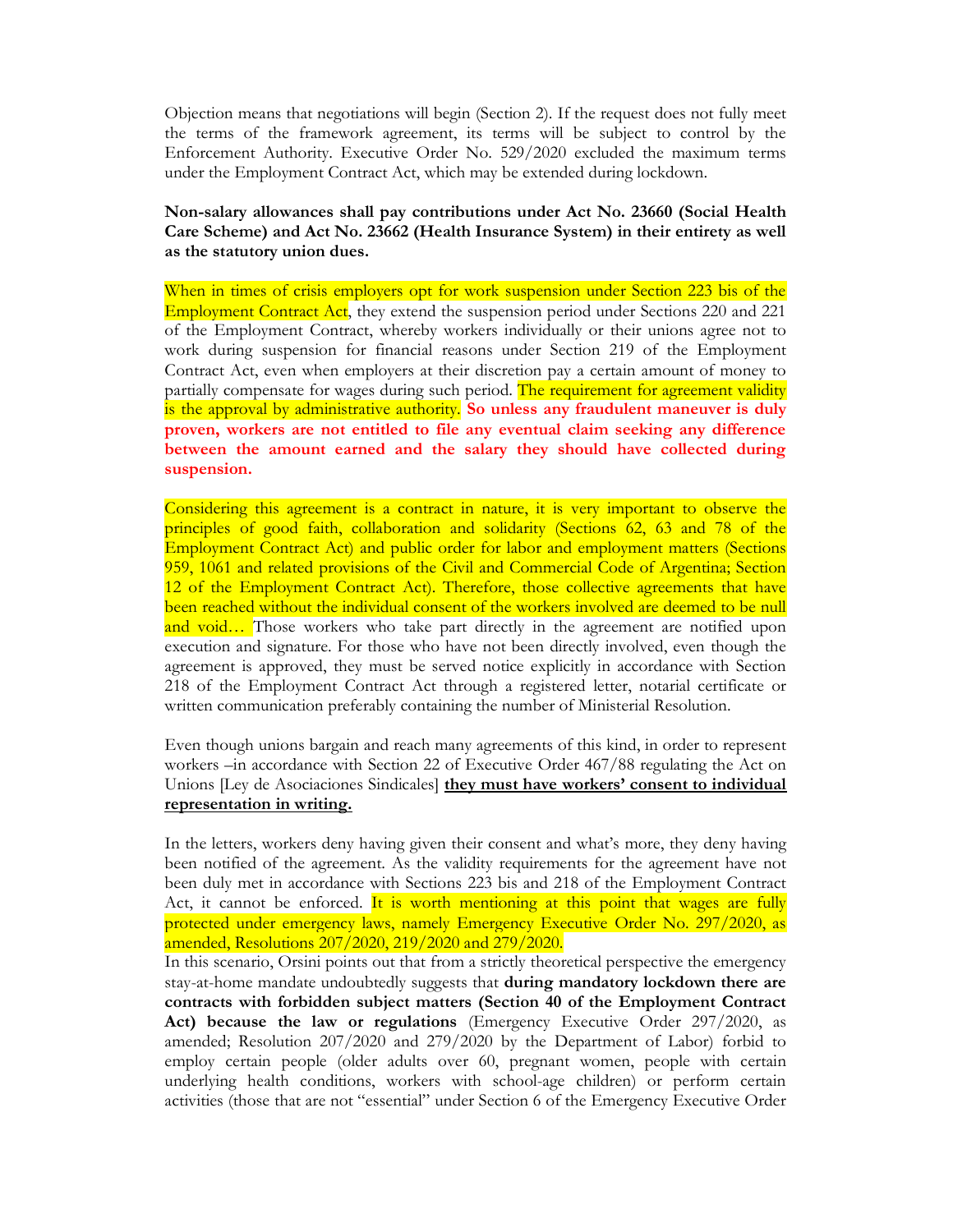No. 297/2020) and/or at certain times (during mandatory quarantine, until the school year is resumed).

Considering that the stay-at-home order has been imposed by the State as public order, there is no other option but to ensure that workers will collect their wages; Section 8 of the Emergency Executive Order 297/2020, as amended, follows not only our labor laws governing employment contracts of forbidden subject matter (whenever the temporary prohibition of the subject matter does not hinder the performance of the contract, like in this case, the prohibition cannot affect workers' right to collect wages, Sections 42 and 43 of the Employment Contract Act) but also the fundamental principles of labor laws protecting workers (Article 14 bis of the National Constitution), social justice (Articles 75.19 of the National Constitution and Section 11 of the Employment Contract Act), workers' indemnity and hold harmless clauses, nonexposure to business risks, because workers should not be liable for the financial consequences of a State decision aimed at protecting the wellbeing of society in general and workers' specific rights (Orsini, Juan Ignacio, "Prohibición de trabajo y suspensiones concertadas (art. 223 bis, LCT) en el marco de la emergencia socio-laboral provocada por la pandemia COVID-19", Rubinzal Culzoni, Cita: RC D 2316/2020). Please bear in mind the 95% reduction in employers' contributions. In other words, employers cannot evade their main responsibility, which is their obligation, and cannot share losses by passing their own business risks onto workers, who are not supposed to assume business risks.

The Court decision states that: "The Company is clearly undergoing a difficult situation, because it cannot perform its activity but it does not mean that it can pass all the costs of the State health decision on to workers. This is not the time to analyze the limits of the negotiation under the terms of Section 223 bis - because the general agreement has not been approved by the State, listing the workers involved, and because it does not comply with the guidelines of the framework agreement that Resolution 397/2020 took as a reference for approval. However, it is worth mentioning that the Employer's claim does not even reach that minimum standard. "The minimum guideline is 75% of salary, serving as a benchmark for agreements in the business (April 28, 2020) and restaurant (April 29, 2020) sectors, but this guideline may be improved under collective bargaining at sector, company or individual level, like in the case of the collective bargaining agreement for the metallurgical industry (April 28, 2020) or for some companies with 100% payment as "nonsalary" amounts or total or partial employee pay. These agreements will not be impacted and are valid. On the other hand, there is no political or possibly legal margin to negotiate or approve an agreement for a rate below that of the CGT-UIA agreement, despite the fact that it has already been implemented at some companies and sectors. Here it will be necessary to take a step back or justify and adequately support the reasons for working below the rate agreed and stipulated in the Resolution. No. 397/ 2020 by the Department of Labor.

Naturally, the alternatives ("non-salary" amounts with or without reductions) once again challenge Sections 9 and 12 of the Employment Contract Act, and the strict system of inalienable rights to preserve the essential elements of the employment contract even against workers' will. And these agreements also include the possibility of resignation, but to be negotiated between the parties, with the control of the enforcement authority, through a special authorization system and, in most cases, with the involvement of the representative union and workers' individual agreements, within the framework of the exceptional, unforeseen, objective, temporary crisis and with special regulations that were created as a result of the pandemic. The essential thing is to explicitly describe the situation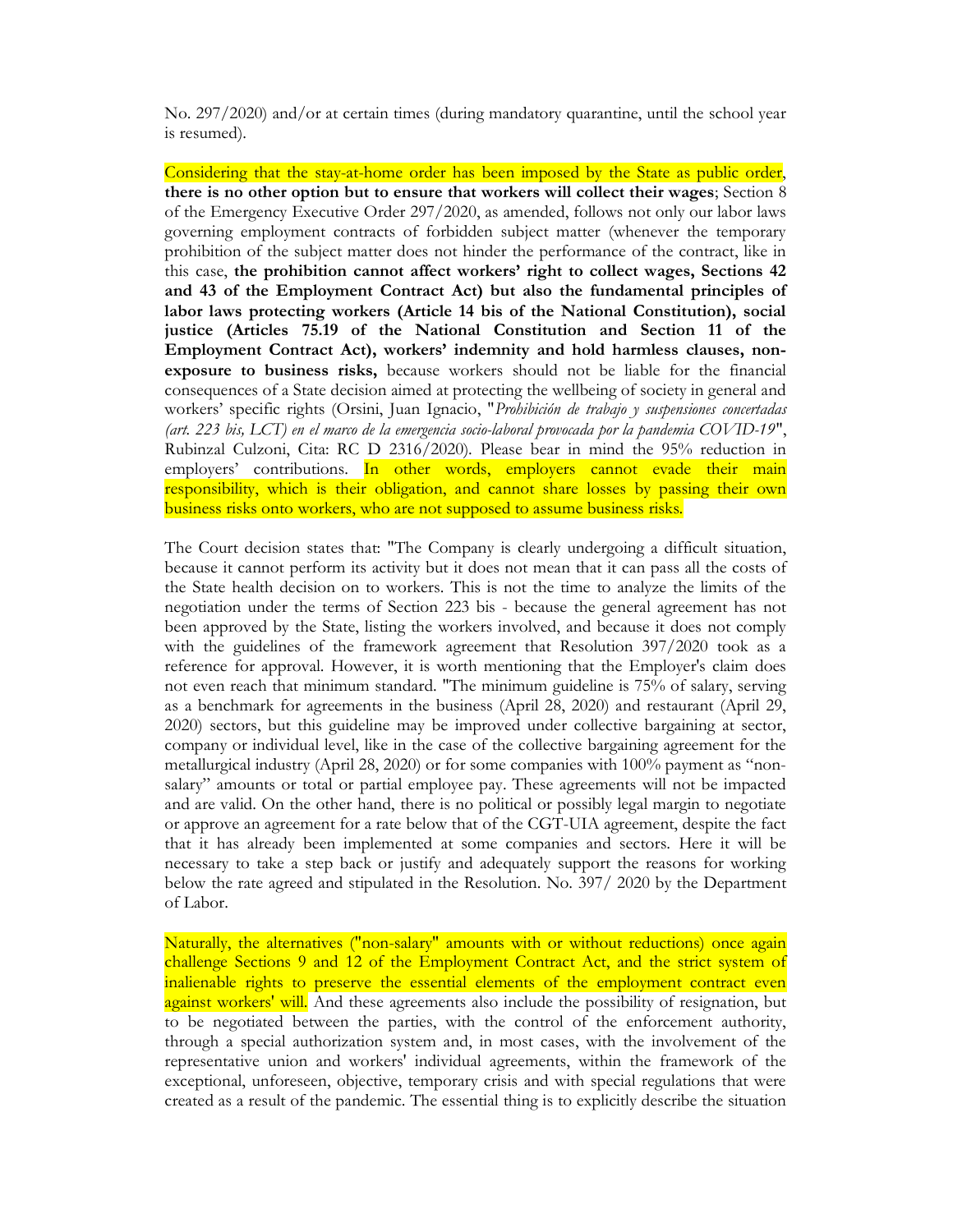of each company or branch, the reasons for the decision, the time frame, and the reasonable and absolutely necessary measure affecting fundamental rights as least as possible".

The general principle is that workers have the right to receive their regular usual pay both if they are working and if they are not. Any agreement under Section 223 bis of the Employment Contract Act to be approved by the enforcement authority - Department of Labor-, must not impact workers' regular, usual, net salary. The advantage for Employers, in addition to State aid, which can reach 50% wages, is that they will benefit because they will not be making employers' contributions except for Social Health Care contributions, amounting to nearly 30% of the payment they usually make, which is a significant savings rate. In other words, with or without State aid, workers cannot receive less; in this case a non-salary payment, as explained for net salary". (Marigo, Rubén, "La pandemia. Despidos, suspensiones y el trabajo digno, en El COVID-19 y su impacto en las Relaciones Laborales en Argentina - Segunda Parte Luis A. Raffaghelli [et al.], 1st edition. I,J editores, City of Buenos Aires, 2020 Cita: IJ-CMXVII-522).

To sum up, in response to workers' request, the Defendant said that it owed a portion of March wages and stated that in April and May workers had been paid the State supplemental wage only, claiming a general agreement under Section 223 bis, with the chambers of the sector, which was not approved or notified to the workers involved.

The Defendant did not have the agreement approval (it was not invoked) and considered that it had met its obligations, even though it clearly breached the salary warranty established in the general labor laws and also in the emergency rules whereby workers must collect the same amount that in February 2020, an obligation that must be met.

It is important to highlight that the principles and protective rules analyzed here -which are the pillars of our constitutional Labor and Employment Law- should in no way be relativized in times of economic and social emergency. Quite the contrary, it is precisely in such contexts that these principles gain major relevance, because - as the Supreme Court has clearly stated - workers, who are in the weakest position in any industrial relation, are the ones who should receive greater protection in times of crises" (Orsini, Juan Ignacio, "Prohibición de trabajo y suspensiones concertadas (art. 223 bis, LCT) en el marco de la emergencia sociolaboral provocada por la pandemia COVID-19", Rubinzal Culzoni, Cita: RC D 2316/2020).

Extraordinary times call for extraordinary measures, and therefore, the parties to any employment relationship and especially employers must spare no effort and show calm, tolerance, solidarity and cooperation, bearing in mind that the main goal is to care for the people first, and then business, providing special protection to workers, as enshrined in our Constitution".

As a result, the Judiciary in the Province of Misiones, issued this decision sustaining the Plaintiff's claim seeking interim relief, and ordered the Defendant Expreso Singer SA T to pay any outstanding amounts up to date for the balance of March wages, salaries for April, May and June, as well as the thirteenth salary (SAC) for the first half of the year 2020, until reaching an amount equal to February 2020 wages. The amount to be paid to each worker will include those received as a supplemental wage for each period. The deadline is within two days after notice of this decision; otherwise a daily penalty of ARS